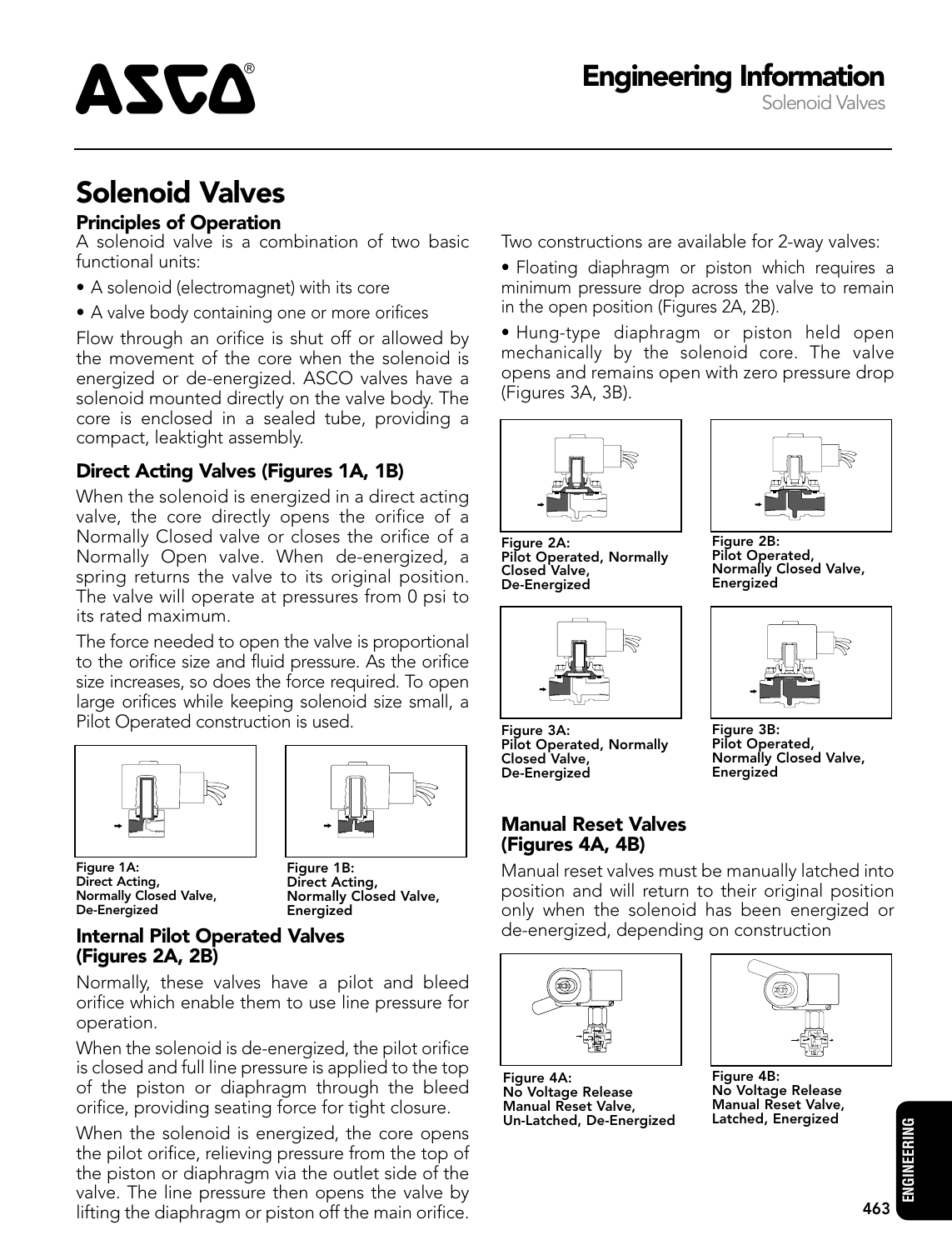Solenoid Valves



# Types of Solenoid Valves

#### 2-Way Valves (Figures 1A, 1B, 2A, 2B, 3A, 3B)

Two-way valves have one inlet and one outlet pipe connection. They are used to allow or shut off fluid flow, and are available in either:

Normally Closed – closed when de-energized and open when energized.

Normally Open – open when de-energized and closed when energized.

#### 3-Way Valves (Figures 5A, 5B)

Three-way valves have three pipe connections and two orifices (when one is open, the other is closed, and vice versa). They are commonly used to alternately apply pressure to and exhaust pressure from the diaphragm operator of a control valve, single-acting cylinder, or rotary actuator.





Figure 5A: Three-Way Normally Closed Valve, De-Energized

Figure 5B: Three-Way Normally Closed Valve, **Energized** 

Three modes of operation are available:

Normally Closed – when the valve is de-energized, the pressure port is closed and the cylinder port is connected to the exhaust port. When the valve is energized, the pressure port is connected to the cylinder port and the exhaust port is closed.

Normally Open – when the valve is de-energized, the pressure port is connected to the cylinder port and the exhaust port is closed. When the valve is energized, the pressure port is closed and the cylinder port is connected to the exhaust port.

Universal – allows the valve to be connected in either the Normally Closed or Normally Open position to select one of two fluids or to divert flow from one port to another.

## 4-Way Valves (Figures 6A, 6B)

Four-way valves are generally used to operate double-acting cylinders or actuators. They have four or five pipe connections: one pressure, two cylinder, and one or two exhausts. In Position A, pressure is connected to one cylinder port, the other is connected to exhaust. In Position B, pressure and exhaust are reversed at the cylinder ports.



Figure 6A: Four-Way Valve, De-Energized



Figure 6B: Four-Way Valve, Energized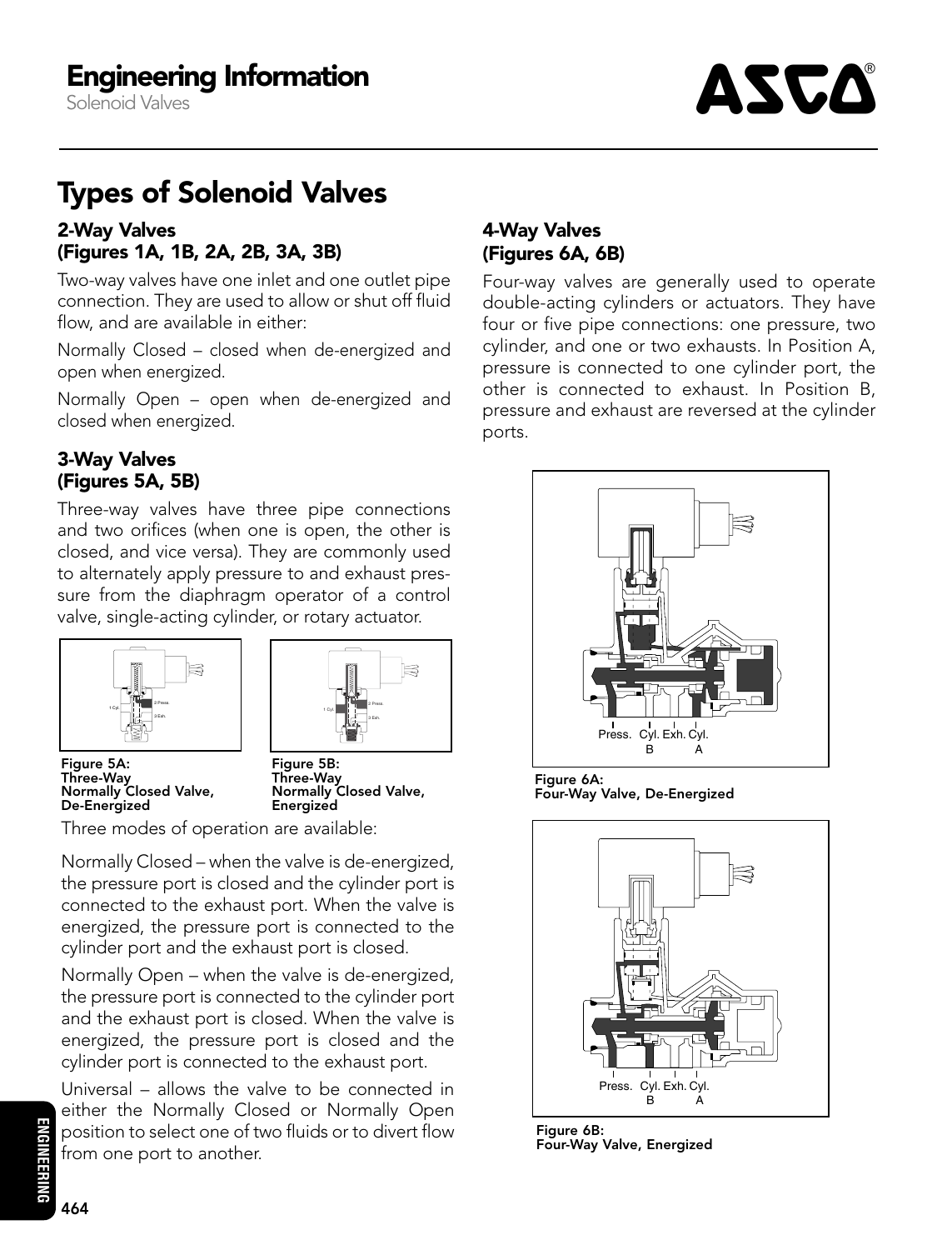Engineering Information Solenoid Valves



# Solenoid

#### Solenoid Coils (Non-Electronic\*) **AC Ambient Capabilities**

Except where noted, all ASCO valves are equipped with coils which can be energized continuously without danger of overheating or failure. Standard coils have 18" leads which can be connected to any controlling device. Spade, screw terminal, and DIN-type spade connector coils are also available. For three phase power systems, the two leads can be connected to any two of the three phases.

All coils are constructed in accordance with Underwriters Laboratories Inc., NEMA, IEEE, and other industrial standards ASCO Class B, F, and H insulation systems are UL listed in the Recognized Component Index (yellow book) under Guide No. OBJY2.

For AC ambient capabilities, see chart to the right. DC ambient capabilities are 104°F (40°C), or 131˚F (55˚C) for RedHat II depending on construction. These ambients are based on a minimum available voltage of 85% of nominal. If minimum available voltage is greater, a higher ambient limitation may be possible. Consult factory for details.

\* See Pages 469-472 for RedHat Next Generation Electronic coils.

#### Coil Insulation Systems and Temperature Limitations

RedHat II Solenoid Class F 311°F (155°C) and Class H 356°F (180°C)





**ENGINEERING**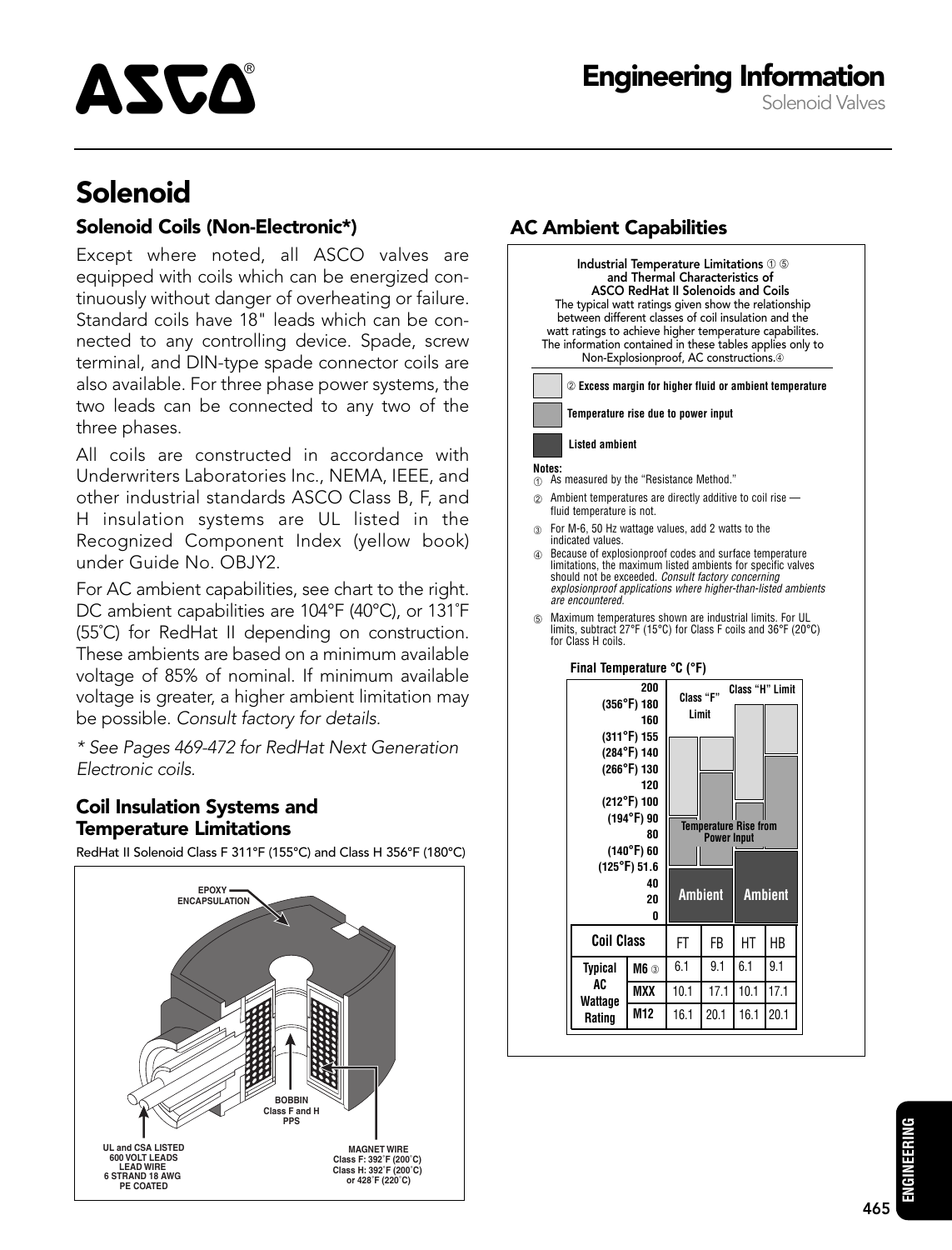Solenoid Valves



#### Coil Operating Voltage Ranges

All coils are designed for industrial operating voltages and can be used on the following voltage ranges:

| AC                               |                                  | DC                               |                                         |
|----------------------------------|----------------------------------|----------------------------------|-----------------------------------------|
| Nominal<br><b>Voltage Rating</b> | Normal<br><b>Operating Range</b> | Nominal<br><b>Voltage Rating</b> | <b>Normal</b><br><b>Operating Range</b> |
| 24                               | $20 - 24$                        | 6                                | $5.1 - 6.3$                             |
| 120                              | 102-120                          | 12                               | $10.2 - 12.6$                           |
|                                  |                                  | 24                               | $20 - 25$                               |
| 240                              | 204-240                          | 120                              | 102-126                                 |
| 480                              | 408-480                          | 240                              | 204-252                                 |

Note: Special coils are required for battery charging circuits where wider voltage ranges are typically encountered. For these applications, special continuous duty Class H coils are available that will accommodate a voltage range equivalent to 12% over nominal, 28% under nominal, and a 140°F (60°C) ambient. Standard nominal voltages are 125 and 250 DC, which translate to a voltage range of 90-140 and 180-280, respectively. Add prefix "HC" to the catalog number. "HC" prefix is only applicable to valves with coil classes FT and HT. Consult factory for other constructions.

Most ASCO valves, depending upon construction, will operate at 15% under nominal voltage and maximum operating pressure differential, and are capable of operating for short periods at 10% over nominal voltage. For coil classes other than FT and HT, over voltage is not recommended. For wider voltage ranges than shown here or for operating voltage ranges for specific catalog numbers, <sup>p</sup>lease consult your local ASCO sales office.

#### Power Consumption

Power consumption can be determined from the ratings shown on individual Series pages. For AC valves, the watts, volt-ampere "inrush" (the high momentary surge occurring at coil energization), and volt-ampere "holding" (the continuous draw following inrush) are given.

The current rating for inrush and holding may be determined by dividing the voltage into the volt-amp rating:

> **Inrush Amps** = volt-amp inrush<br>voltage **Holding** = <u>volt-amp holding</u><br>**Amps** = voltage **Amps**

DC valves have no inrush current. The amp rating can be determined by dividing the voltage into the DC watt rating:

**Amps** = 
$$
\frac{\text{watts (DC)}}{\text{voltage}}
$$

#### Notes:

1. When a valve has been energized for a long period, the solenoid becomes hot and can be touched by hand for only an instant. This is a perfectly safe operating temperature. Any excessive heating will be indicated by smoke and the odor of burning coil insulation.

2. Valves for AC service can be converted to other AC voltages simply by changing the coil. Similarly, DC valves can be converted to other DC voltages. When converting from AC to DC, or vice versa, consult your local ASCO sales office for instructions.

#### Solenoid Constructions

Internal parts in contact with fluids are of non-magnetic300 and magnetic 400 series stainless steel. In AC constructions, the shading coil is normally copper, except that silver is mostly used in valves with stainless steel bodies. Other materials are available, when required. In DC constructions, no shading coil is required. Typically, the core tubes are of 300 series stainless steel.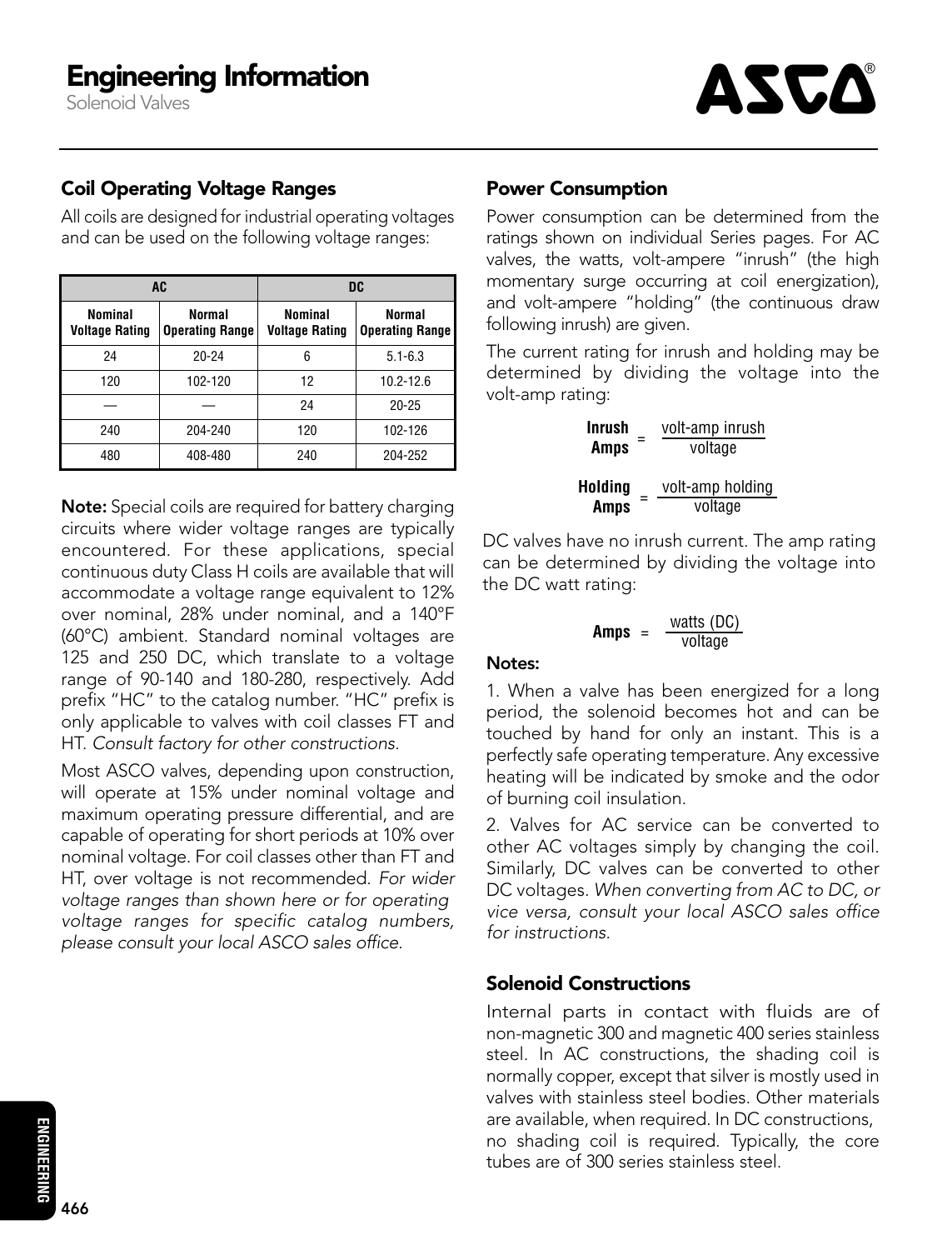#### Solenoid Enclosures

ASCO offers two types of enclosures, each for a variety of applications: a one-piece molded epoxy construction called the RedHat II solenoid and a conventional RedHat metallic construction. Both meet ICS-6 ANSI/NEMA, and UL Standards 429, 508, and/or 1002. These standards define enclosure protection levels and the tests passed to earn each Type designation. (See Page 469 for RedHat Next Generation Solenoid Enclosures).

#### RedHat II

RedHat II solenoid enclosures are of one-piece molded epoxy construction, with an integral 1/2" NPT conduit hub. This epoxy encapsulation serves as the enclosure. The magnetic frame is molded into the coil.

RedHat II solenoids are offered as Type 1 General Purpose or Type 7 (A, B, C, and D) Explosionproof.

**Type 1** – Solenoids are green and come equipped with three 18" long leads (the green lead is a ground wire). Also available as options are 1/4" spade connectors, screw terminals, and DIN-type terminals meeting ISO 4400 and DIN Standard 43650.

An optional junction box/terminal coil construction is also available for use with spade and screw terminal constructions. Refer to the "Optional Features" Section for details.

Type 7 - Solenoids are black and are available only in the leaded construction.

All RedHat II solenoids also meet the requirements for Types 2 Dripproof, 3 and 3S Raintight, and 4 and 4X Watertight-Corrosion Resistant.

The Following wattages carry Type 7 and Type 9 approvals as shown; for

| <b>Wattage</b>  | Type 7<br><b>Class I, Div. 1 &amp; 2</b><br><b>Gas Groups</b> | Type 9<br>Class II, Div. 1<br><b>Dust Groups</b> |
|-----------------|---------------------------------------------------------------|--------------------------------------------------|
| 6.1, 10.1, 17.1 | A, B, C, D                                                    | E, F, G                                          |
| 16.1, 20.1      | A, B, C, D                                                    | E, F                                             |
| 10.6, 11,6      | A, B, C, D                                                    | E, F, G                                          |

#### Enclosure Classifications and Types

| Type 1             | <b>General Purpose</b>                                | Intended for indoor use, primarily<br>to provide protection for enclosed<br>parts in locations without unusual<br>service conditions.                                                                                                    |
|--------------------|-------------------------------------------------------|------------------------------------------------------------------------------------------------------------------------------------------------------------------------------------------------------------------------------------------|
| Type 2             | Dripproof                                             | Intended for indoor use, primarily<br>to provide protection against limited<br>amounts of falling water or dirt.                                                                                                                         |
| Type 3             | Raintight, Dusttight,<br>and Sleet (Ice)<br>Resistant | Intended for outdoor use, primarily<br>to provide protection against wind-<br>blown dust, rain, and sleet;<br>undamaged by the formation of ice<br>on the enclosure.                                                                     |
| Type 3S            | Raintight, Dusttight,<br>and Sleet (Ice)<br>Resistant | Intended for outdoor use, primarily<br>to provide protection against wind-<br>blown dust, rain, and sleet; external<br>mechanism remains operable when<br>ice laden.                                                                     |
| Type 3R            | Rainproof, Sleet (Ice)<br>Resistant                   | Intended for outdoor use, primarily<br>to provide protection against falling<br>rain and sleet; undamaged by the<br>formation of ice on the enclosure.                                                                                   |
| Type 4             | Watertight and<br>Dusttight                           | Intended for indoor or outdoor<br>use to provide protection against<br>splashing water, water seepage,<br>falling or hose-directed water, and<br>severe external condensation;<br>undamaged by the formation of ice<br>on the enclosure. |
| Type 4X            | Watertight, Dusttight,<br>and Corrosion<br>Resistant  | Same as Type 4, but provides addi-<br>tional protection to resist corrosion.                                                                                                                                                             |
| Type 6             | Submersible                                           | Intended for indoor or outdoor use<br>to provide protection against entry<br>of water during submersion at a<br>limited depth. (Tested to 6' for 30<br>minutes.)                                                                         |
| Type 6P            | Submersible                                           | Same as Type 6 Enclosure, but<br>provides prolonged submersion<br>protection at a limited depth.<br>(Tested to 6' for 24 hours.)                                                                                                         |
| Type 7 &<br>Type 9 | Refer to charts on next page.                         |                                                                                                                                                                                                                                          |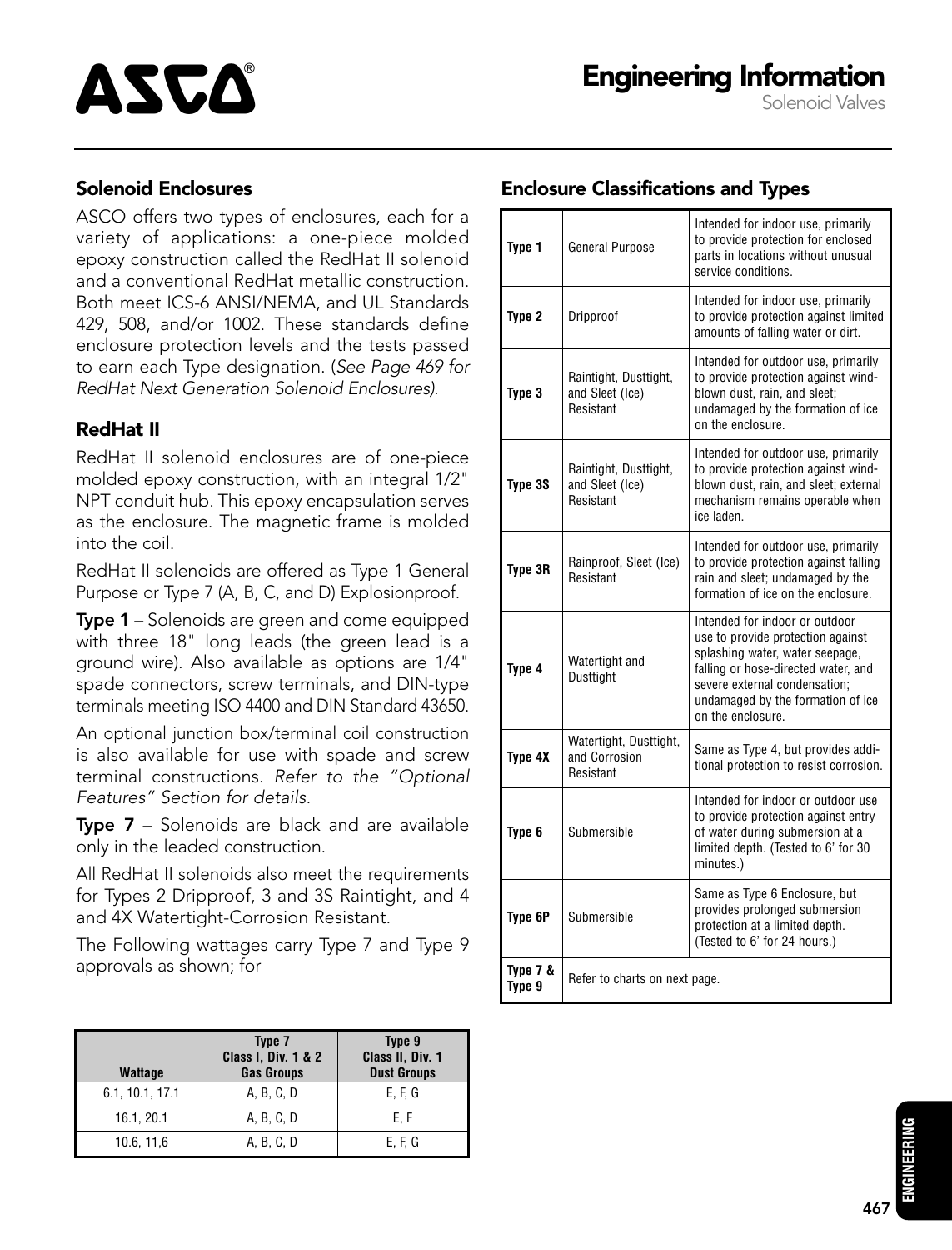

### Type  $7(A, B, C, and D)$

Explosionproof enclosures are designed to contain an internal explosion, without causing an external hazard, when installed in the following atmospheres or locations:





**Type 9 (E, F, and G)**<br>Dust-ignitionproof enclosures are designed to prevent the entrance of dust, and the enclosed devices do not produce sufficient heat to cause external surface temperatures capable of igniting dust on the enclosure or in the surrounding atmosphere.



**ENGINEERING**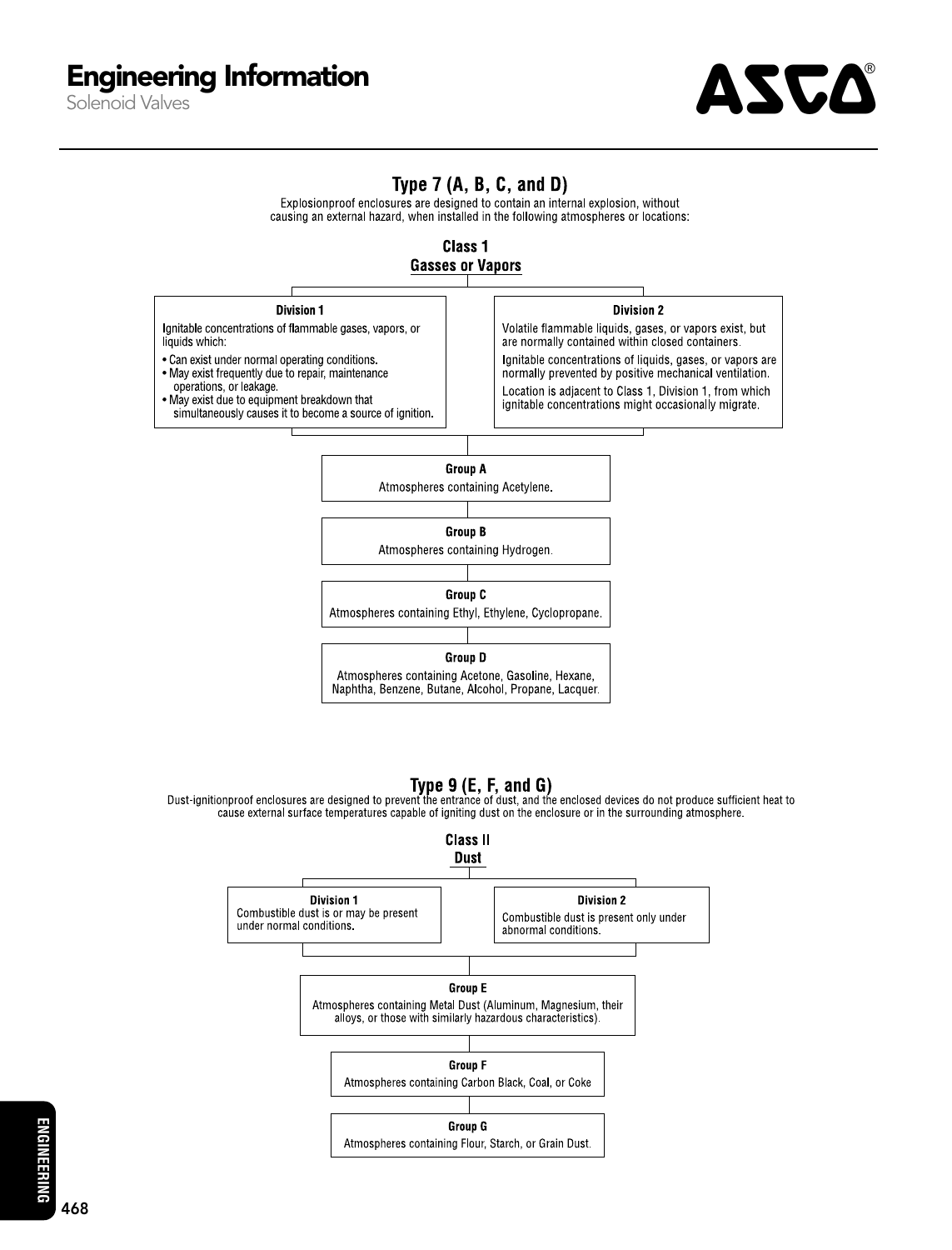#### RedHat Metallic Enclosures

ASCA

Conventional metallic enclosures are offered to meet Type I General Purpose enclosure applications and Type 7 (C and D) Explosionproof enclosure applications.

**Type 1** — General Purpose metallic enclosures are epoxy-painted, zinc-coated steel with a 7/8" diameter hole to accept standard conduit hubs or connectors.

**Type 7 (C and D)** — Explosionproof metallic enclosures are epoxy-painted, zinc-plated steel or die-cast aluminum with a 1/2" threaded conduit hub.

Type 7 enclosures also meet Type 3 (Raintight) requirements as well as some also meet Type 7 (C and D) Explosionproof and Type 9 (E, F, and G) Dust-Ignitionproof requirements for Class I, Division 1, Groups C and D; Class I, Division 2, Groups C and D; and Class II, Division 1, Groups E, F, and G. Please contact your local ASCO sales office for details.

Also available as options are: Type 3R (Rainproof), Type 4 and 4X (Watertight), Type 6 (Submersible), Type 7B (Explosionproof for Hydrogen Atmospheres, Class I, Division 1, Group B), as well as Splice Box enclosures. Please contact your local ASCO sales office for details on these options.

Note: Metallic solenoid enclosures provide part of the magnetic circuit for the solenoid. Removal will affect valve operation.

#### Hazardous Location Solenoid Temperature Range Codes

Hazardous location solenoids are marked to indicate the maximum exposed surface temperature or temperature indicating code. This temperature is based on the maximumobtained in the temperature or burnout (blocked core) tests, whichever is higher, at a minimum ambient of 104°F (40°C) or at the rated maximum ambient temperature.

To prevent ignition of hazardous atmospheres, do not install in areas where vapors or gases having ignition temperatures lower than the marked temperatures are present.

The operating temperatures for each indicating code are shown in the following chart:

| <b>Maximum Temperature</b> |              |                    |
|----------------------------|--------------|--------------------|
| Degrees in C               | Degrees in F | <b>Code Number</b> |
| 450                        | 842          | T1                 |
| 300                        | 572          | T <sub>2</sub>     |
| 280                        | 536          | T <sub>2</sub> A   |
| 260                        | 500          | T <sub>2</sub> B   |
| 230                        | 446          | T <sub>2</sub> C   |
| 215                        | 419          | T <sub>2</sub> D   |
| 200                        | 392          | T <sub>3</sub>     |
| 180                        | 356          | T <sub>3</sub> A   |
| 165                        | 329          | T3B                |
| 160                        | 320          | T <sub>3</sub> C   |
| 135                        | 275          | T <sub>4</sub>     |
| 120                        | 248          | T <sub>4</sub> A   |
| 100                        | 212          | T <sub>5</sub>     |
| 85                         | 185          | T <sub>6</sub>     |

Operating Temp. Range Indicating Code No.

Note: Except where otherwise noted in specific Series, all RedHat metallic enclosure solenoids have temperature range Code T3C.

Most RedHat II solenoids and/or solenoid valves are marked:

"To prevent fire or explosion, do not install where ignition temperature of hazardous atmosphere is less than 329°F (165°C). Open circuit before disassembly ." This corresponds to code number T3B.

Valves with Class H solenoids and valves used on steam service are marked:

"To prevent fire or explosion, do not install where ignition temperature of hazardous atmosphere is less than 356°F (180°C). Open circuit before disassembly ." This corresponds to code number T3A.

The Class II, Group F, Dust Location designation is not applicable for solenoids and/or solenoid valves used for steam service, or when a Class H solenoid is used.

RedHat II Explosionproof solenoids include an internal, non-resettable thermal fuse to limit solenoid temperature in the event that extraordinary conditions occur which could cause excessive temperatures. These conditions include high input voltage, a jammed valve, excessive ambient temperature, shorted coil, etc. This unique feature is standard only in RedHat II solenoids.

When used on valves having fluid temperature ratings exceeding 250°F (121°C), consult ASCO for applicable enclosure class, groups and temperature range codes. For temperature range codes of optional solenoids and features, or if a better temperature range code is desired, consult your local ASCO sales office.